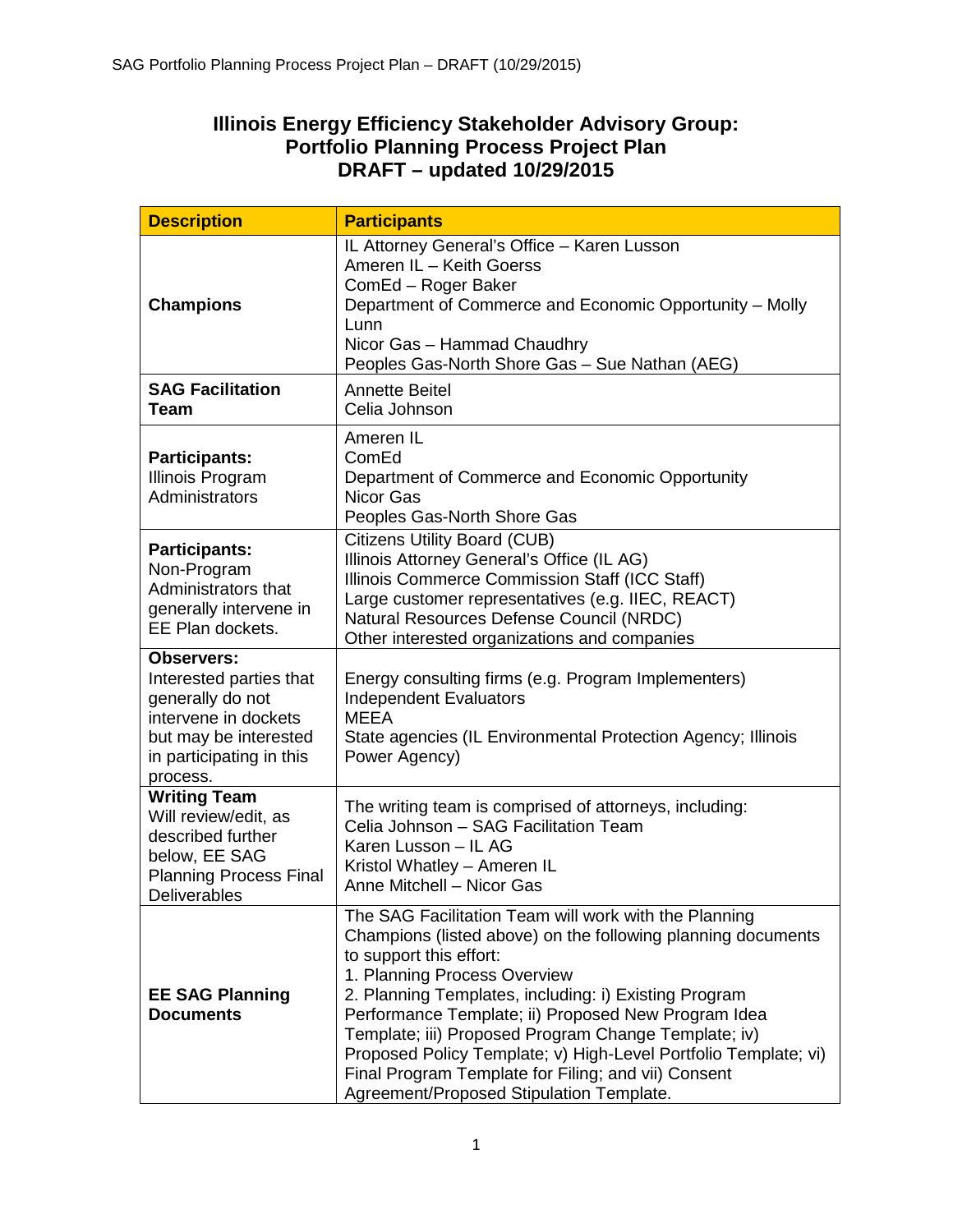| <b>EE SAG Planning</b><br><b>Process Tracking</b><br><b>Documents</b> | The SAG Facilitation Team will maintain the following tracking<br>documents:<br>1. Open Items/Action Items<br>2. Consensus and Non-Consensus Items<br>3. Responses to Stakeholder Suggestions and<br><b>Recommendations</b>                                                                                   |  |  |
|-----------------------------------------------------------------------|---------------------------------------------------------------------------------------------------------------------------------------------------------------------------------------------------------------------------------------------------------------------------------------------------------------|--|--|
|                                                                       | 4. "Parking Lot" Issues                                                                                                                                                                                                                                                                                       |  |  |
| <b>Final Planning</b><br><b>Process Deliverables</b>                  | The Writing Team is responsible for editing the final Planning<br><b>Process Deliverables:</b><br>1. Stipulation Agreement (with a Non-Consensus Comparison<br>Exhibit, if applicable)<br>2. Acknowledgement and Agreement Document (for consensus<br>discussions)<br>3. EE SAG Planning Process Descriptions |  |  |
| <b>Commencement Date</b>                                              | <b>July 2015</b>                                                                                                                                                                                                                                                                                              |  |  |
| <b>Conclusion Date</b>                                                | September 15, 2016                                                                                                                                                                                                                                                                                            |  |  |
| <b>Attachments to</b><br><b>Project Plan</b>                          | <b>Attachment A: Background and Definitions</b><br><b>Attachment B:</b> Key Issues for SAG Portfolio Planning Process<br><b>Attachment C:</b> Schedule for SAG Portfolio Planning Process<br><b>Attachment D:</b> Templates (see the list in Section VI below)                                                |  |  |

## **I. Objectives**

The objective of the SAG Portfolio Planning Process is to reach as much consensus as possible on issues related to Energy Efficiency Portfolio Plans, before the Energy Efficiency Plan filing for Program Administrators in fall 2016. The goal is to reach consensus on a variety of issues in order to reduce litigation during the upcoming Plan dockets.

SAG will prioritize consensus on the following Plan components:

- 1. Allocation of portfolio budget across sectors (8-103 and 8-104 budgets to be provided by Program Administrators);
- 2. Portfolio savings;
- 3. Programs to be funded (existing and new);
- 4. Residential and non-residential split;
- 5. Low-income offerings; and
- 6. Coordination between gas and electric utilities.

See Attachment B, Key Issues for Portfolio Planning, for a list of issues proposed for discussion. SAG may also discuss program-specific details, as applicable, but those topics will not be prioritized for resolution through this process. In addition, issues identified as Policy Issues will be moved to the Policy Manual Subcommittee for discussion and resolution.

#### **II. Process Rules and Guiding Principles**

SAG is a forum that allows parties to provide early input and ongoing input into the Portfolio Planning process, express different opinions, better understand the opinions of others, and foster collaboration and consensus, where possible and appropriate. All SAG participants will seek to follow the process rules and guiding principles described in this Project Plan, to foster communication and productive discussion and engage in consensus decision-making.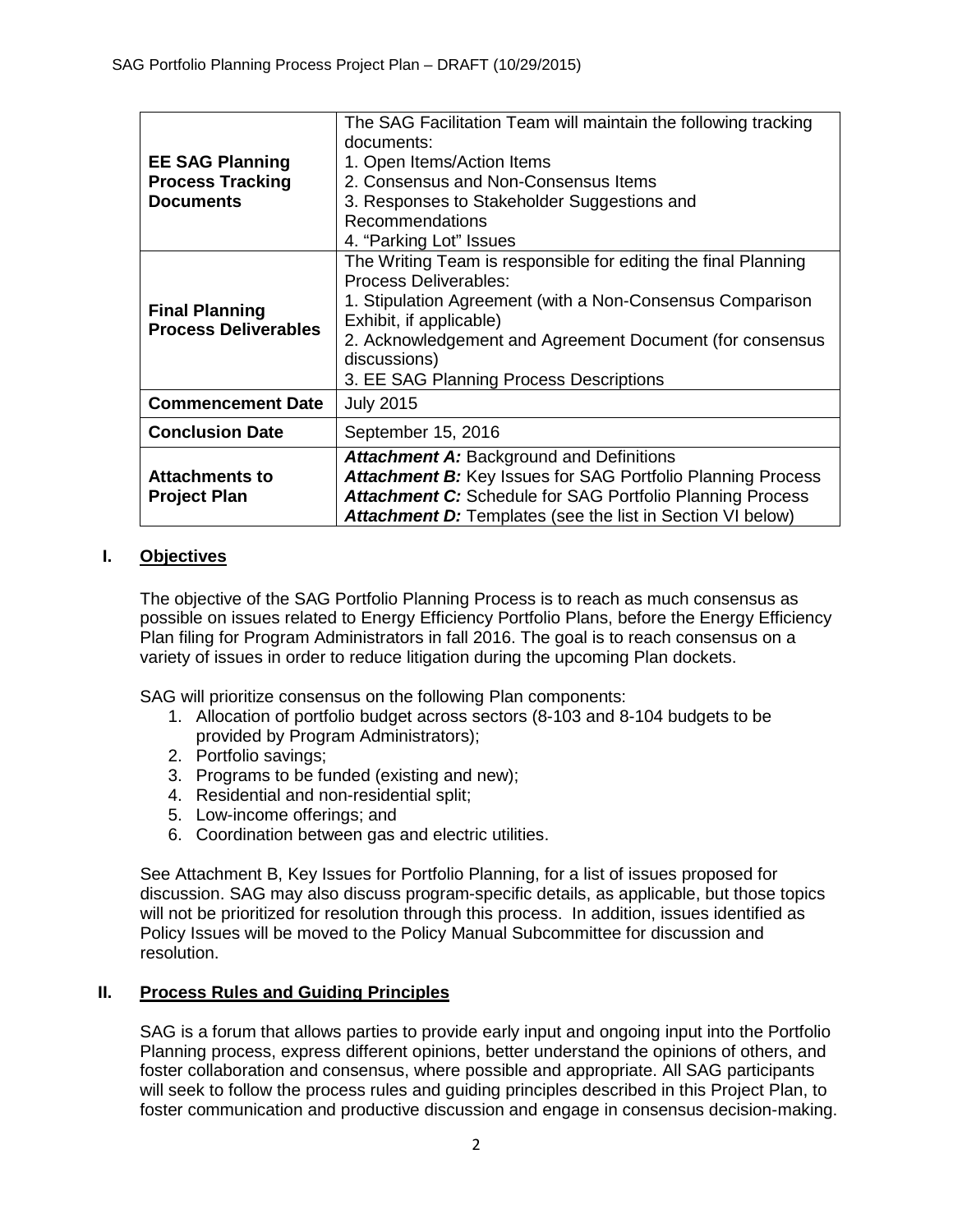## **A. Participant Roles and Responsibilities**

The following section describes roles and responsibilities of key participants:

- *Facilitation.* SAG Portfolio Planning Process meetings will be facilitated by the SAG Facilitation Team. The SAG Facilitation Team duties include:
	- o **Meeting Facilitation**: Presiding over meetings, develop agendas, complete background research, as needed and resources permitting, maintain the schedule, review draft meeting materials, and update the SAG website. Materials will be circulated to participants at least five (5) Business Days in advance of meetings.
	- o **Tracking Open Items/Action Items**: Action items and open issues will be tracked by the SAG Facilitation Team during each meeting. An updated tracking document will be circulated to participants within five (5) Business Days following meetings, and will be available for download on the SAG website. Responses to open issues will also be circulated in advance of the next meeting.
	- o **Tracking consensus and non-consensus:** SAG Facilitation will track consensus and non-consensus issues and seek to forge consensus to minimize the number of non-consensus items remaining at the end of the process. SAG Facilitation will also track potential stipulations as they are discussed in SAG.
	- o **Tracking Responses to Stakeholder Suggestions and Recommendations**: Throughout the planning process, stakeholders will make specific suggestions and recommendations. SAG Facilitation will track the suggestions and recommendations and responses from the Portfolio Administrators. If a stakeholder makes a suggestion that is not listed on the "Suggestions and Recommendation" tracking sheet, it is the stakeholder's responsibility to notify SAG Facilitation so that the recommendation and Portfolio Administrator Response can be memorialized. Program Administrators responses should include rationale for rejecting stakeholder suggestions and recommendations.
	- o **Tracking Stipulations**: SAG Facilitation will keep a list of
	- o **"Parking Lot" Issues**: SAG Facilitation will keep a list of issues/items that come are raised in the Planning process but will not be addressed during the planning process. Such issues may include issues that are beyond the scope of SAG Planning Process, belong in another process (such as Policy Manual ver. 2.0), are not ripe for decision and should be considered during the next three-year SAG, not of general interest, etc. The SAG Facilitation Team will seek to identify another venue for addressing issues that stakeholders raise that, for whatever reason, will not be addressed through the SAG Planning Process.
	- o **EE SAG Planning Process Description**: SAG Facilitation will track and memorialize in a memo key activities the SAG EE Planning Process so that participants and the Commission have a record of the planning process objectives, discussion, key activities and results. This document will be finalized by the Writing Team.
	- o **Rendering Decisions on Project Process/Scope**: The SAG Facilitation Team shall render final decisions on process matters, including the Project scope and what issues can reasonably be addressed in the Planning Process, to maintain a manageable and efficient process. Agendas and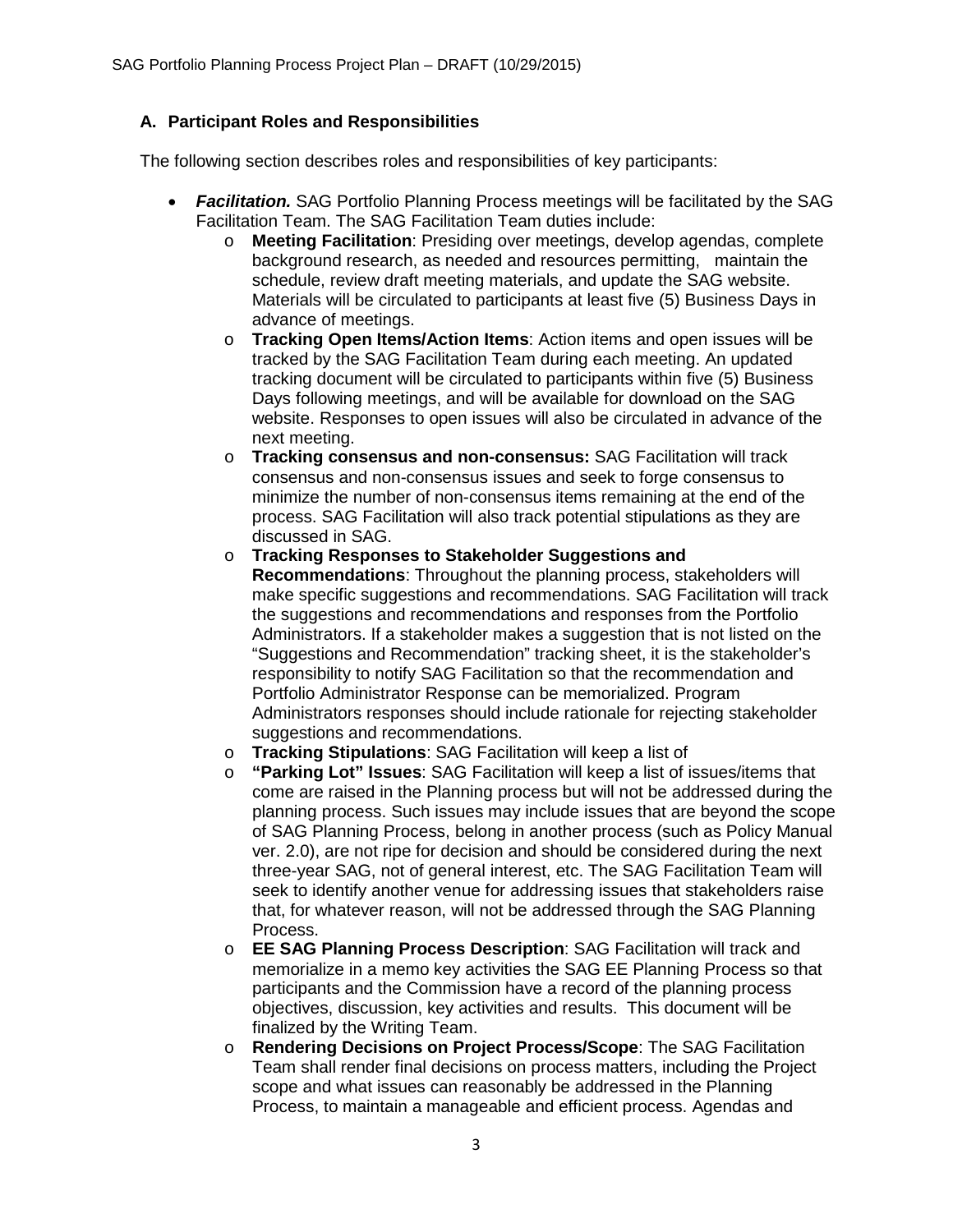materials will be available for download on the [Meeting Materials](http://www.ilsag.info/meeting-materials.html) page of the SAG website, unless documents include confidential or proprietary information. The SAG Facilitation Team will adhere to a clear timeline and process for conclusion of work in the SAG Portfolio Planning Process.

- *Program Administrator Participation.* Program Administrators offering programs pursuant to Sections 8-103, 8-104 and Section 16-111.5B of the Public Utilities Act shall participate in the SAG Portfolio Planning Process (e.g. Ameren IL, ComEd, the Department of Commerce and Economic Opportunity, Nicor Gas, and Peoples Gas – North Shore Gas), and will be providing identified deliverables to allow interested stakeholders to provide meaningful input. In addition, they will respond to requests for stakeholder information, consistent with preserving confidentiality of customer and other confidential information, and assuming information is readily available and does not require significant processing or analysis to respond to stakeholder requests. Finally, Program Administrators are expected to respond to stakeholder suggestions and recommendations and provide rationale of stakeholder suggestions and/or recommendations are not accepted.
- *Stakeholder Participation/Participation Restrictions for Financially-Interested*  **Parties.** Attendance and participation in the SAG Portfolio Planning Process is open to all interested stakeholders. However, there may be agenda items during this process that require open discussion between Program Administrators and nonfinancially interested stakeholders, involving confidential and/or proprietary information. Confidential and/or proprietary topics will be identified by the SAG Facilitation Team in advance. Participants with a financial interest (e.g. current and prospective program implementers, contractors, and product representatives) must recuse themselves from attending confidential and/or proprietary meetings.
- *Writing Committee.* A small group Writing Committee, comprised of attorneys, will meet to discuss draft language and SAG work product, as needed. The Writing Committee includes Celia Johnson, SAG Facilitation Team; Kristol Whatley, Ameren Illinois; Karen Lusson, Illinois Attorney General's Office; and Anne Mitchell, representing Nicor Gas. The purpose of the Writing Committee is to produce documents with a consistent voice, "look and feel", and content, with high quality editorial review. The Writing Committee will seek to preserve substance of writings they edit.

## **B. Guiding Principles**

The following Guiding Principles will be observed:

- 1. *Collaboration.* SAG meetings are intended to build trust and collaborative working relationships. Parties are encouraged to raise issues and voice concerns when they don't support specific initiatives discussed at the SAG, and also offer constructive approaches and solutions where possible. Discussions should focus on the merits of an issue, rather than assertions of prior litigation positions or future speculation of litigation positions.
- 2. *Prioritizing Issues.* The SAG Facilitation Team will prioritize the issues to be addressed through the Portfolio Planning Process (see Attachment A), with input from SAG participants.
- 3. *Productive Discussion.* Participants in the SAG Portfolio Planning Process should avoid providing feedback to Program Administrators that is based on:
	- a. Assuming "evil" intent or inevitable opportunistic behavior.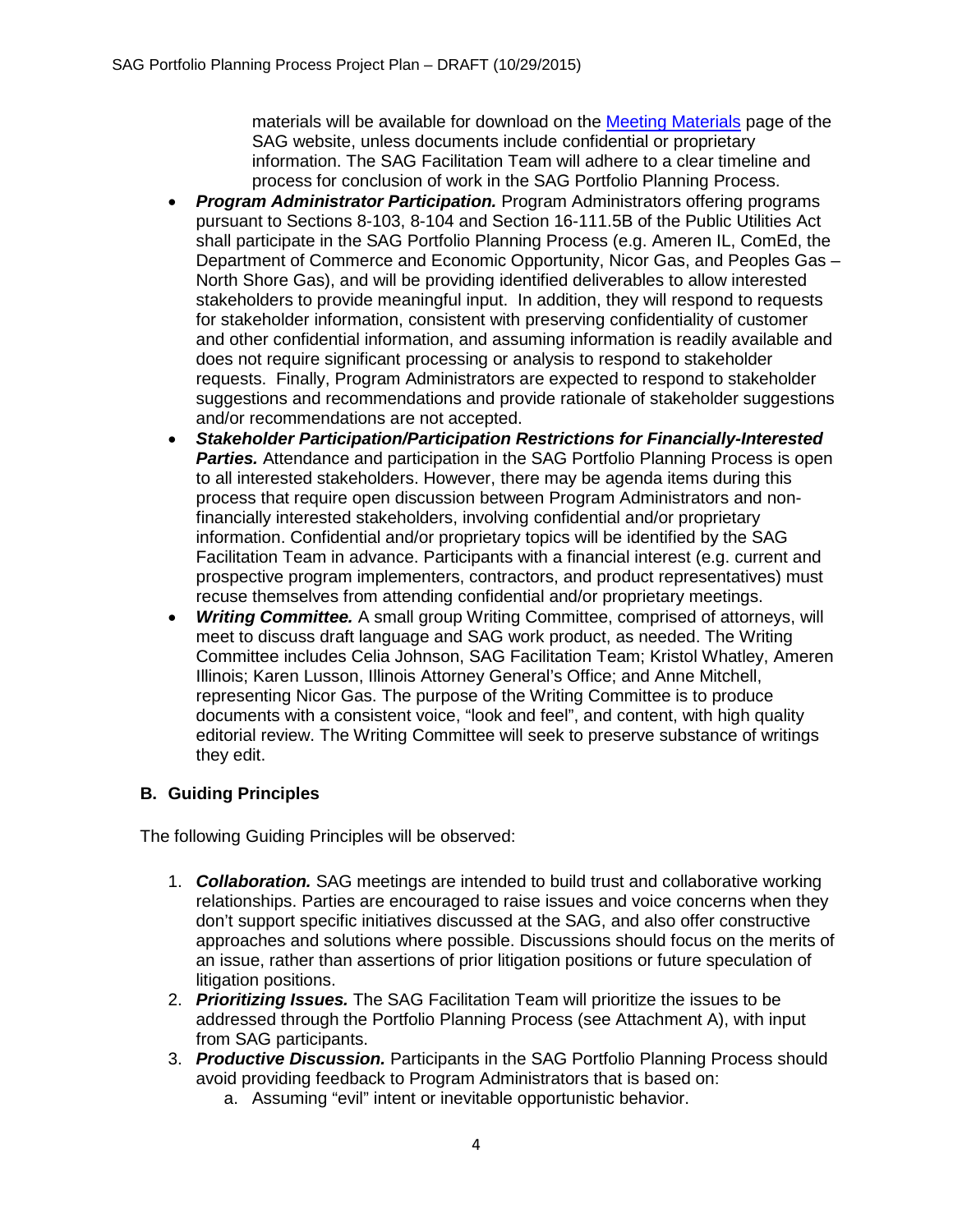- b. Attempting to address extreme or worse-case scenarios.
- c. Creating opportunities to micro-manage Portfolio Administrators.
- d. Seeking information for purposes of seeking future cost disallowances.

### **C. Process Guidelines**

The following Process Guidelines will be observed:

- *Proposal Support.* SAG participants that propose to discuss a policy change, Program design, or other topic relevant to the SAG Portfolio Planning Process shall demonstrate fact-based support of their recommendation(s) prior to discussion at SAG. Support includes, but is not limited to, background, research, and data analysis, and information about other jurisdictions who have implemented the proposed policy change or Program Design change. The Proposed New Program Idea Template and/or Policy / Issue Template must be submitted to the SAG Facilitation Team in advance of scheduled discussion. The SAG Facilitation Team reserves the right to request additional information prior to scheduling discussion at SAG.
- *Discussions in the Nature of Settlement Discussions.* The SAG Facilitation team will seek to build group consensus on issues that are addressed through the Portfolio Planning Process. Consensus decision-making is in the nature of settlement discussions. As a matter of general agreement, positions or statements made during SAG meetings shall not be used by any party to contradict or impeach another party's position, or prove a party's position, in a Commission proceeding. See Section V, Settlement Policy, for more information. If, after a reasonable period of time as determined by the SAG Facilitation Team, consensus is not reached, the SAG Facilitation Team will prepare a "Comparison Exhibit" that tracks areas of nonconsensus, including positions and rationale. Parties who agree to a consensus position who later change their positions in litigation will be viewed as negotiating in bad faith.
- *Conflict of Interest Policy.* Various SAG participants have raised concerns about stakeholder participation on sensitive issues that may arise during the SAG Portfolio Planning Process. A conflict of interest is present when a SAG participant, in the judgment of the SAG Facilitation Team, has a financial stake in a SAG discussion topic and participation of the financially interested party could have adverse consequences, such as hindering complete and frank discussions. SAG participants that have a conflict of interest in specific meetings topics must recuse themselves from participating in those meetings. Topics that may include conflicts of interest and the associated SAG participants include, but are not limited to, the following: 1) Discussion of proprietary and/or confidential information (e.g. current and prospective program implementers, contractors, and product representatives); 2) current and past program performance (e.g. current program implementers and contractors); 3) Future bids (e.g. current and prospective program implementers, potential bidders, and contractors); and 4) Evaluation performance and proposed changes (e.g. current and prospective independent evaluation contractors).

## **III. "Acknowledgment and Agreement"**

Parties who wish to engage in settlement discussion will be asked to sign an "Acknowledgment and Agreement" document agreeing that positions discussed during the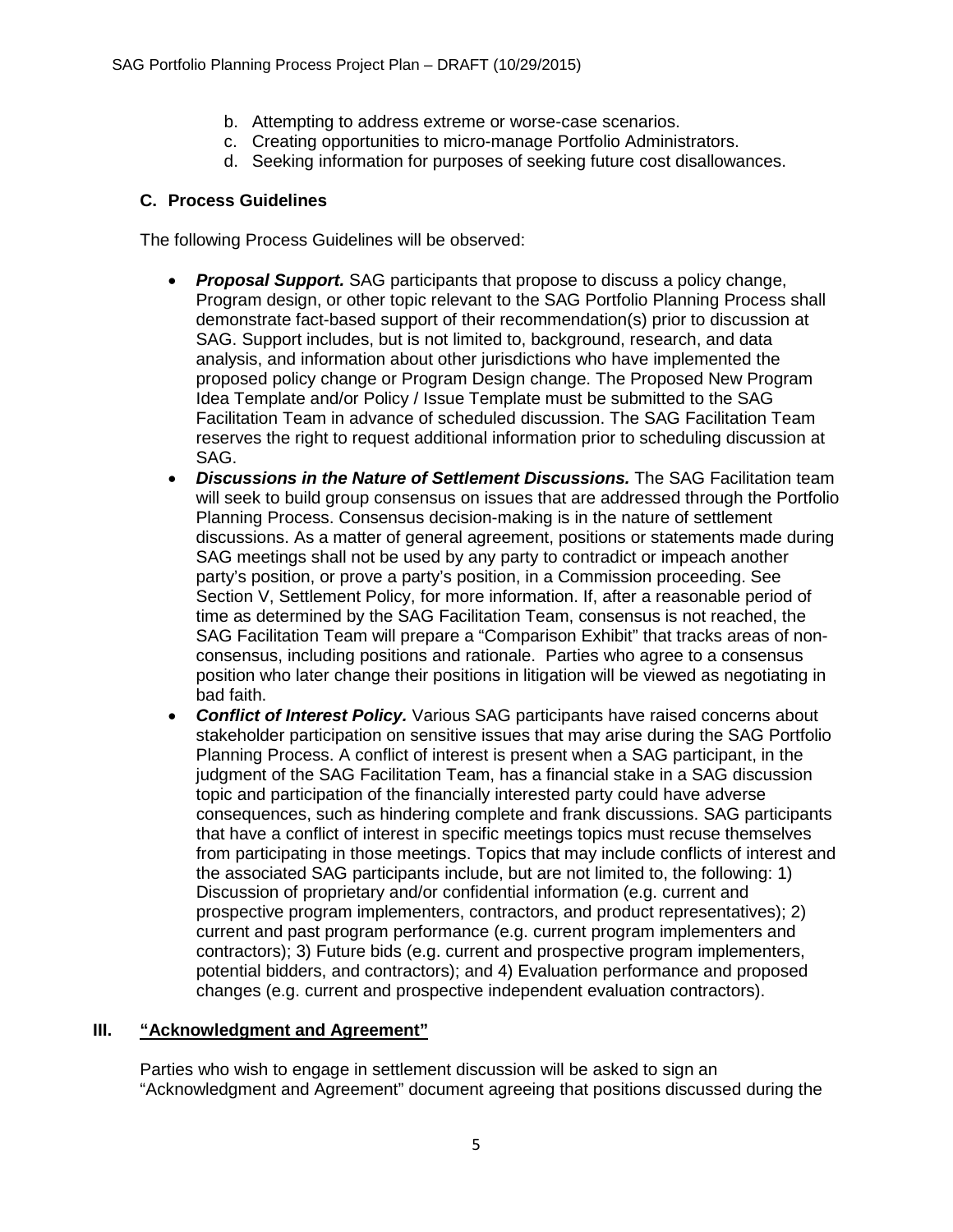settlement discussions will not later be used in litigation. Formal settlement discussions will occur late in the SAG Planning Process.

## **IV. Flow Chart Summary**

The flow charts below provide a high-level overview of upcoming meetings in 2015 and 2016, excerpted from the SAG Portfolio Planning Process Flow Chart document.



## **V. Deliverables and Due Dates**

The following Deliverables and Due Dates will be followed by the SAG Facilitation Team and SAG participants:

| <b>SAG Portfolio Planning Process Deliverables and Due Dates</b> |                                                      |                                                                                                           |                                      |  |  |
|------------------------------------------------------------------|------------------------------------------------------|-----------------------------------------------------------------------------------------------------------|--------------------------------------|--|--|
| <b>Due Date</b>                                                  | <b>Deliverable</b>                                   | <b>Responsible Participants</b>                                                                           | <b>SAG Meeting Date(s)</b>           |  |  |
| 2015                                                             |                                                      |                                                                                                           |                                      |  |  |
| Tues., September<br>15                                           | <b>Existing Portfolio /</b><br>Program templates due | Ameren IL, ComEd,<br>Department, Nicor Gas,<br>Peoples Gas-North Shore<br>Gas (Program<br>Administrators) | Mon.-Tues., September<br>28-29, 2015 |  |  |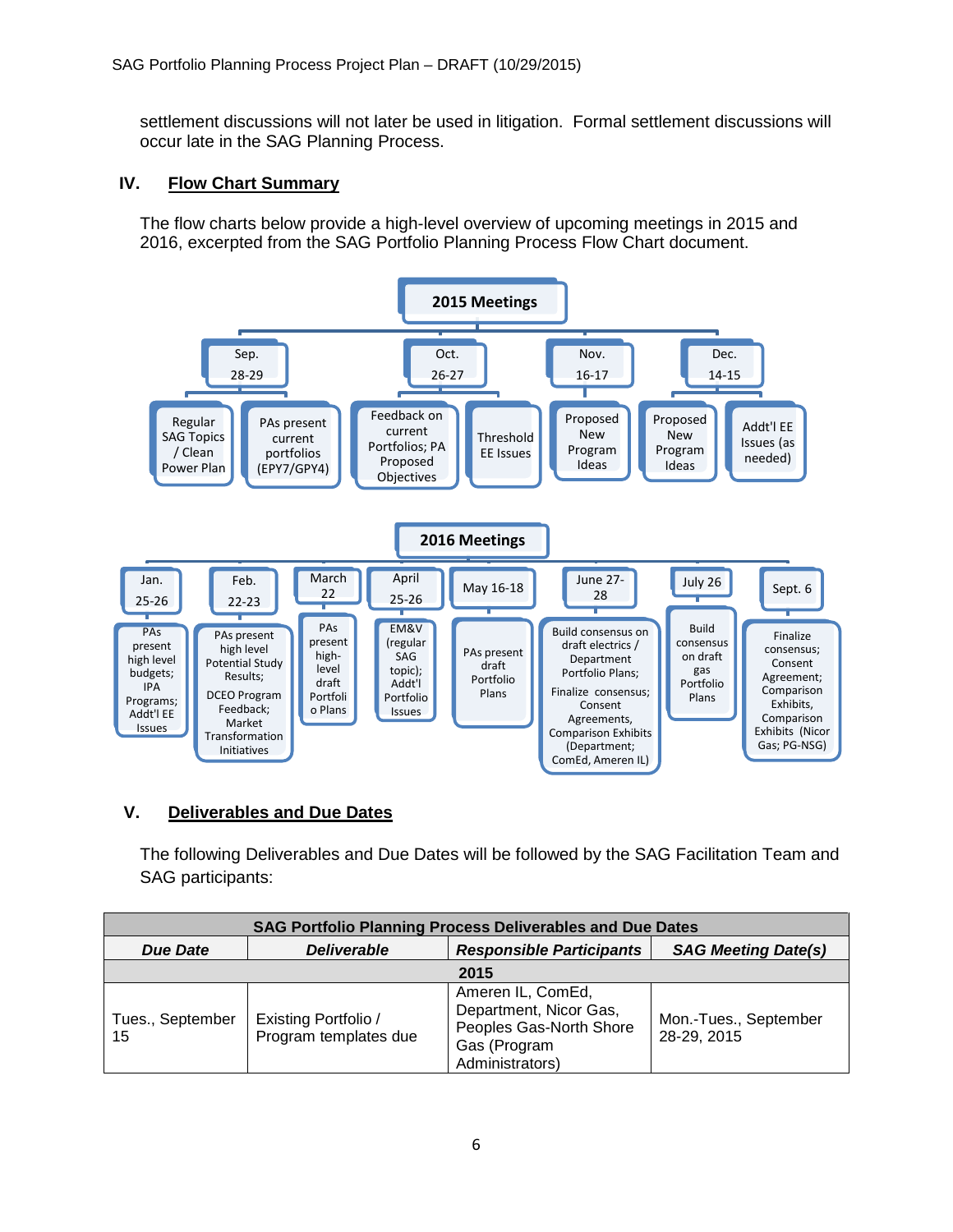| <b>SAG Portfolio Planning Process Deliverables and Due Dates</b> |                                                                                                                                                                         |                                          |                                                                                                         |  |
|------------------------------------------------------------------|-------------------------------------------------------------------------------------------------------------------------------------------------------------------------|------------------------------------------|---------------------------------------------------------------------------------------------------------|--|
| <b>Due Date</b>                                                  | <b>Deliverable</b>                                                                                                                                                      | <b>Responsible Participants</b>          | <b>SAG Meeting Date(s)</b>                                                                              |  |
| Mon., November<br>9,2015                                         | All new proposed<br>Programs due (complete<br>Proposed Program<br>Template) by COB                                                                                      | Stakeholders / Program<br>Administrators | Mon.-Tues., November<br>16-17, 2015;<br>Mon.-Tues., December<br>14-15, 2015                             |  |
| Fri., December 4                                                 | All new proposed policies<br>due (complete Proposed<br>Policy Template) by COB                                                                                          | Stakeholders / Program<br>Administrators | Policy Manual Version 2.0<br><b>Subcommittee Process</b><br>(meeting dates TBD;<br>January to May 2016) |  |
|                                                                  |                                                                                                                                                                         | 2016                                     |                                                                                                         |  |
| Mon., February 15                                                | <b>Potential Study Results</b><br>(high level) presentations<br>due                                                                                                     | Program Administrators                   | Mon.-Tues., February 22-<br>23, 2016                                                                    |  |
| Mon., March 7                                                    | Draft Portfolio Plan (high<br>level) presentations due                                                                                                                  | Program Administrators                   | Tues., March 22, 2016                                                                                   |  |
| Mon., April 15                                                   | Program Administrators'<br>draft Portfolio Plans due<br>for review and comment                                                                                          | Program Administrators                   | Mon.-Wed., May 16-18,<br>2016                                                                           |  |
| Fri., May 6                                                      | All stakeholder comments<br>on Program Administrator<br>draft Portfolio plans due<br>(15 Business Days for<br>review)                                                   | <b>Stakeholders</b>                      | Mon.-Tues., June 27-28,<br>2016                                                                         |  |
| Wed., June 8                                                     | Draft electric, Department,<br>and gas Consent<br>Agreements and<br><b>Comparison Exhibits</b><br>circulated for review                                                 | <b>SAG Facilitation</b>                  | Mon.-Tues., June 27-28,<br>2016                                                                         |  |
| Fri., June 10                                                    | Updated electric,<br>Department, and gas<br>Program Administrator<br>draft Portfolio plan filings<br>due                                                                | Program Administrators                   | Mon.-Tues., June 27-28,<br>2016                                                                         |  |
| Wed., June 22                                                    | Stakeholder comments on<br>draft electric and<br>Department Consent<br>Agreements and<br>Comparison Exhibits due                                                        | Stakeholders                             | Mon.-Tues., June 27-28,<br>2016                                                                         |  |
| On or before Fri.,<br>July 1                                     | Finalize consensus on<br>draft electric and<br><b>Department Portfolio</b><br>Plans with stakeholder<br>input (Consent<br>Agreements and<br><b>Comparison Exhibits)</b> | <b>SAG Facilitation</b>                  | Mon.-Tues., June 27-28,<br>2016                                                                         |  |
| Wed., July 20                                                    | Stakeholder comments on<br>draft gas Consent<br>Agreements and<br>Comparison Exhibits due                                                                               | Stakeholders                             | Tues., July 26, 2016                                                                                    |  |
| On or before<br>September 1                                      | Electric companies and<br>Department file Plans with                                                                                                                    | Ameren IL, ComEd,<br>Department          | N/A                                                                                                     |  |